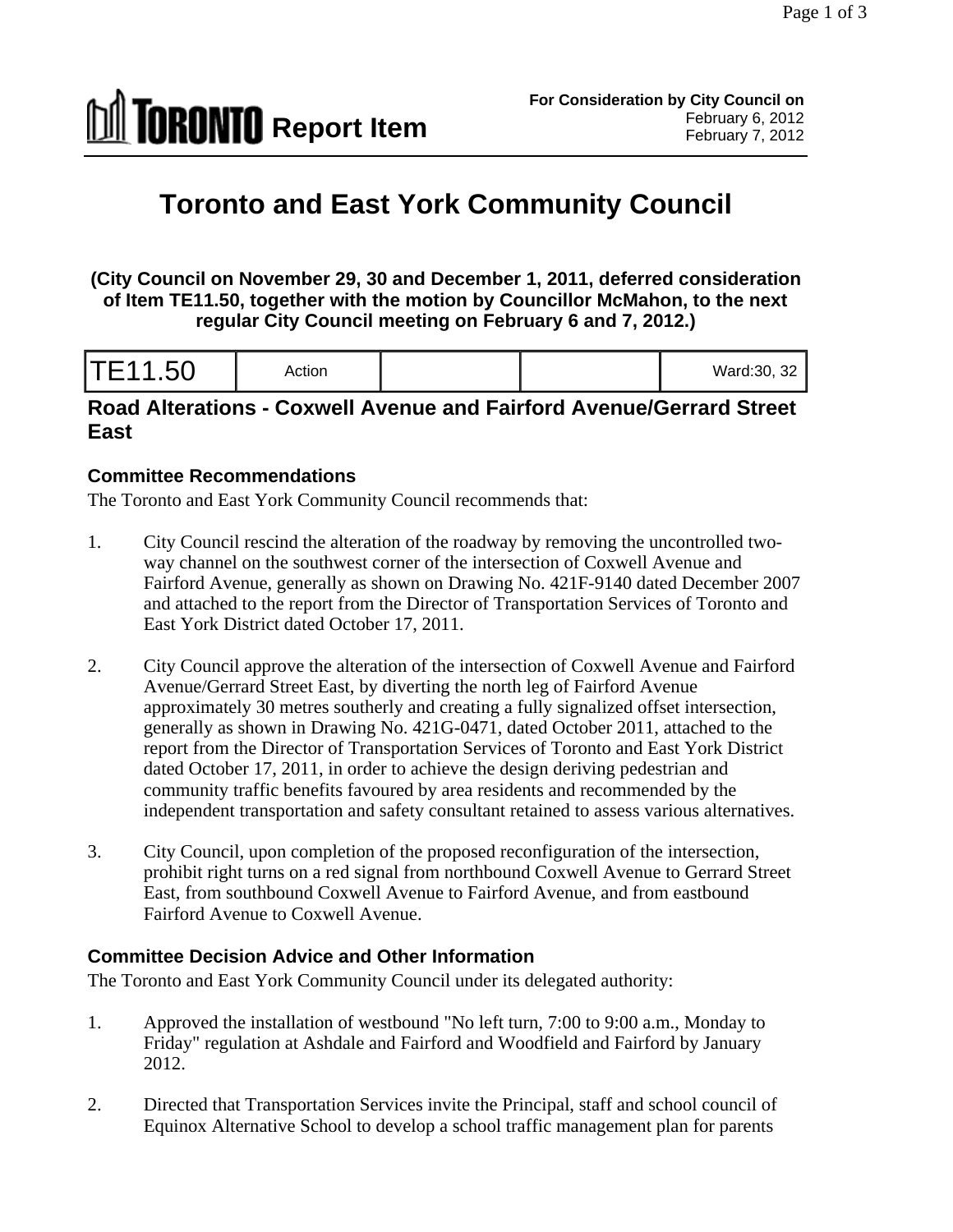driving their children to the school.

3. Directed that the document, entitled "Coxwell Avenue and Fairford Avenue Intersection, Toronto - Analysis for Pedestrian Safety", dated September 6, 2011, review conducted by the Public Space Workshop, be forwarded to the Director, Transportation Services, Toronto and East York District, with a request that the suggestions contained in the document be taken into consideration during intersection redesign.

#### **Origin**

(October 17, 2011) Report from the Director, Transportation Services, Toronto and East York District the contract of the contract of the contract of the contract of the contract of the contract of the contract of the contract of the contract of the contract of the contract of the contract of the contract of the c

#### **Summary**

In 2009, City Council approved alterations to the intersection of Coxwell Avenue and Fairford Avenue/Gerrard Street East which included the removal of the uncontrolled two way channel, generally as shown on the attached Drawing No. 421F 9140, dated December 2007.

After considerable consultation with the Ward Councillors and residents of the area, and a review of the pedestrian safety and walkability of the intersection by an independent consultant, a revised option for the reconfiguration of the intersection of Coxwell Avenue and Fairford Avenue/Gerard Street East has been developed.

The proposed reconfiguration of the intersection includes diverting the north leg of Fairford Avenue approximately 30 metres southerly and creating a fully signalized offset intersection with Coxwell Avenue and Gerrard Street East. This proposal will improve pedestrian safety by reducing the intersection by at least one leg. The parkette on the northwest corner of the intersection can be expanded. There may be a reduction in commuter traffic through the community to the west of Coxwell Avenue, although access and egress for residents will be maintained. While providing the positive benefits noted, the proposed 3-phase operation of the intersection will result in an increase in queues and delays for traffic and transit on both Coxwell Avenue and Gerrard Street East.

## **Background Information (Committee)**

(October 17, 2011) Report from the Director, Transportation Services, Toronto and East York District - Road Alterations - Coxwell Avenue and Fairford Avenue/Gerrard Street East [\(http://www.toronto.ca/legdocs/mmis/2011/te/bgrd/backgroundfile-41827.pdf](http://www.toronto.ca/legdocs/mmis/2011/te/bgrd/backgroundfile-41827.pdf)) Attachment 1 - Road Alterations - Coxwell Avenue and Fairford Avenue/Gerrard Street East [\(http://www.toronto.ca/legdocs/mmis/2011/te/bgrd/backgroundfile-41828.pdf](http://www.toronto.ca/legdocs/mmis/2011/te/bgrd/backgroundfile-41828.pdf)) Attachment 2 - Road Alterations - Coxwell Avenue and Fairford Avenue/Gerrard Street East [\(http://www.toronto.ca/legdocs/mmis/2011/te/bgrd/backgroundfile-41829.pdf](http://www.toronto.ca/legdocs/mmis/2011/te/bgrd/backgroundfile-41829.pdf)) Attachment 3 - Road Alterations - Coxwell Avenue and Fairford Avenue/Gerrard Street East [\(http://www.toronto.ca/legdocs/mmis/2011/te/bgrd/backgroundfile-41830.pdf](http://www.toronto.ca/legdocs/mmis/2011/te/bgrd/backgroundfile-41830.pdf)) Attachment 4 - Road Alterations - Coxwell Avenue and Fairford Avenue/Gerrard Street East [\(http://www.toronto.ca/legdocs/mmis/2011/te/bgrd/backgroundfile-41831.pdf](http://www.toronto.ca/legdocs/mmis/2011/te/bgrd/backgroundfile-41831.pdf))

## **Communications (Committee)**

(October 21, 2011) E-mail from Donald J. Agopsowicz (TE.Supp.TE11.50.1) (October 22, 2011) E-mail from Tawnya Hallman (TE.Supp.TE11.50.2) (October 28, 2011) E-mail from Debbie Harris (TE.Supp.TE11.50.3)